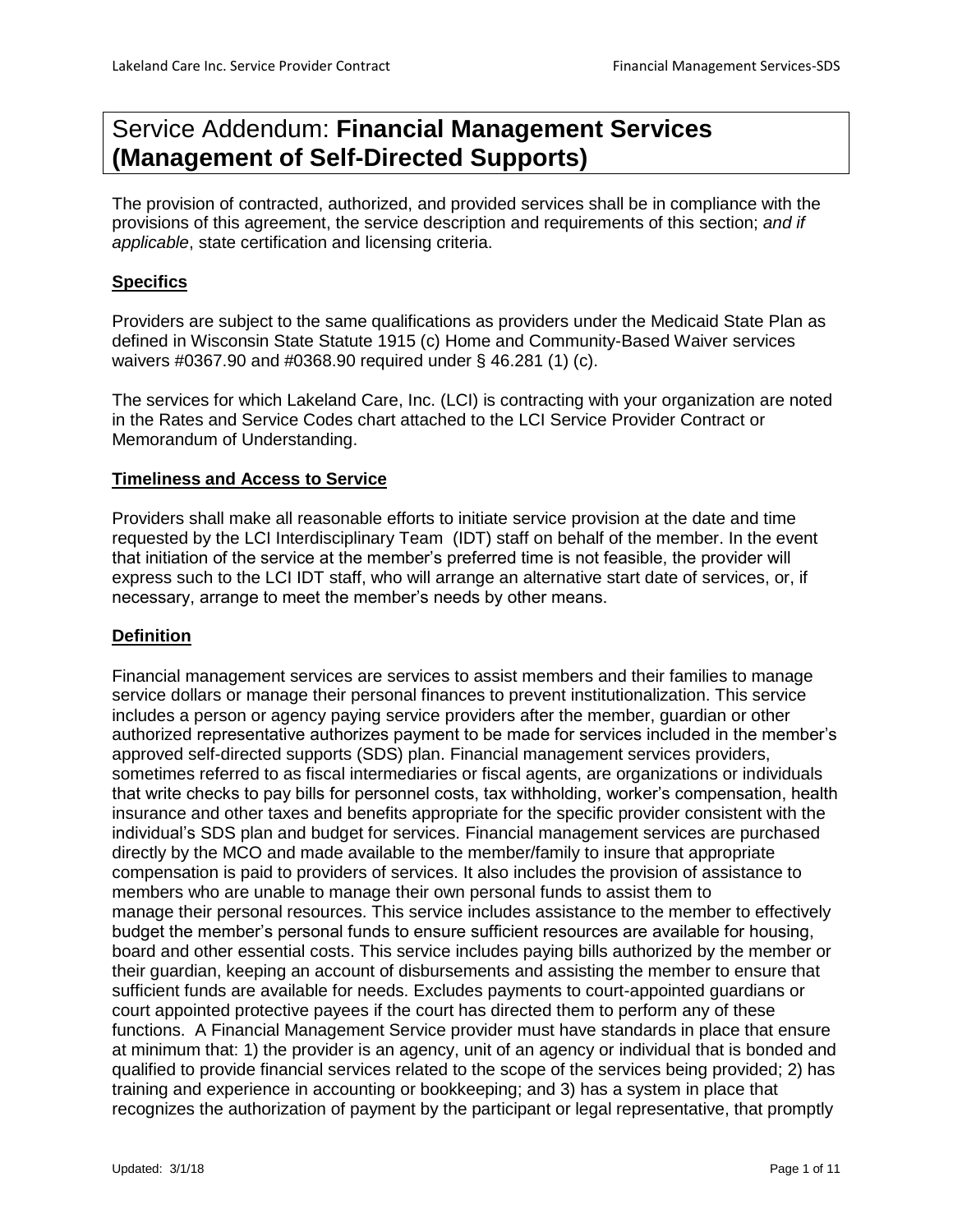issues payment as authorized and that documents budget authority and summarizes payments in a manner that can be readily understood by the participant or legal representative.

Financial Management Service providers designated to the management of members' SDS plans assist members in:

- a. Managing and directing the distribution of funds contained in the participant-directed budget.
- b. Facilitating the member's employment of staff by performing as the participant's agent. This includes but is not limited to employer responsibilities such as processing payroll, withholding and filing federal, state, and local taxes, and making tax payments to appropriate tax authorities.
- c. Performing fiscal accounting and distributing expenditure reports to the member and state authorities.

**Fiscal/Employer Agent (F/EA)** is when the member is considered the legal employer of staff. The provider establishes the member as a legal employer by obtaining an Employer Identification Number (EIN) for the member and helping the member complete the necessary documents, including federal and state tax forms. The member signs a form that allows the provider to file employer taxes on his/her behalf. Employees whom the member has chosen to hire are subject to a pre-employment background check and, if hired, must complete certain employment documents, including the W-4 and I-9 forms. Members are responsible for recruiting, hiring, training, supervising and, if necessary, dismissing their employees. Some of the responsibilities of the member as employer include:

- Recruiting and selecting employees to be hired.
- Setting employees' work schedules and rates of pay within appropriate limits and following applicable laws.
- Deciding how to train employees.
- Choosing and managing the tasks assigned to employees.
- Supervising employees while they perform tasks for the member, providing feedback regarding employees' performance of these tasks and, if necessary, dismissing employees.
- Signing employee time cards and submitting them to the provider as authorization for payment of wages.

The provider shall generate employee payroll checks and non-labor related invoices in a timely and accurate manner and in compliance with all federal and state regulations pertaining to domestic/household employees and independent contractors. The provider will also be responsible for documenting and reporting on all disbursements to the state, the LCI and members.

**Agency with Choice (AWC)** is when the member manages employees but is not the employer. The provider is the legal employer and is responsible for the paperwork requirements, worker's compensation and liability insurance coverage. Some of the responsibilities shared by the member include:

- Recruiting and recommending employees to be hired.
- Assisting with determination of employees' work schedules and rates of pay.
- Helping guide training of employees.
- Choosing and managing the tasks assigned to employees.
- Supervising employees while they perform tasks for the member, providing feedback regarding employees' performance of these tasks and, if necessary, making the decision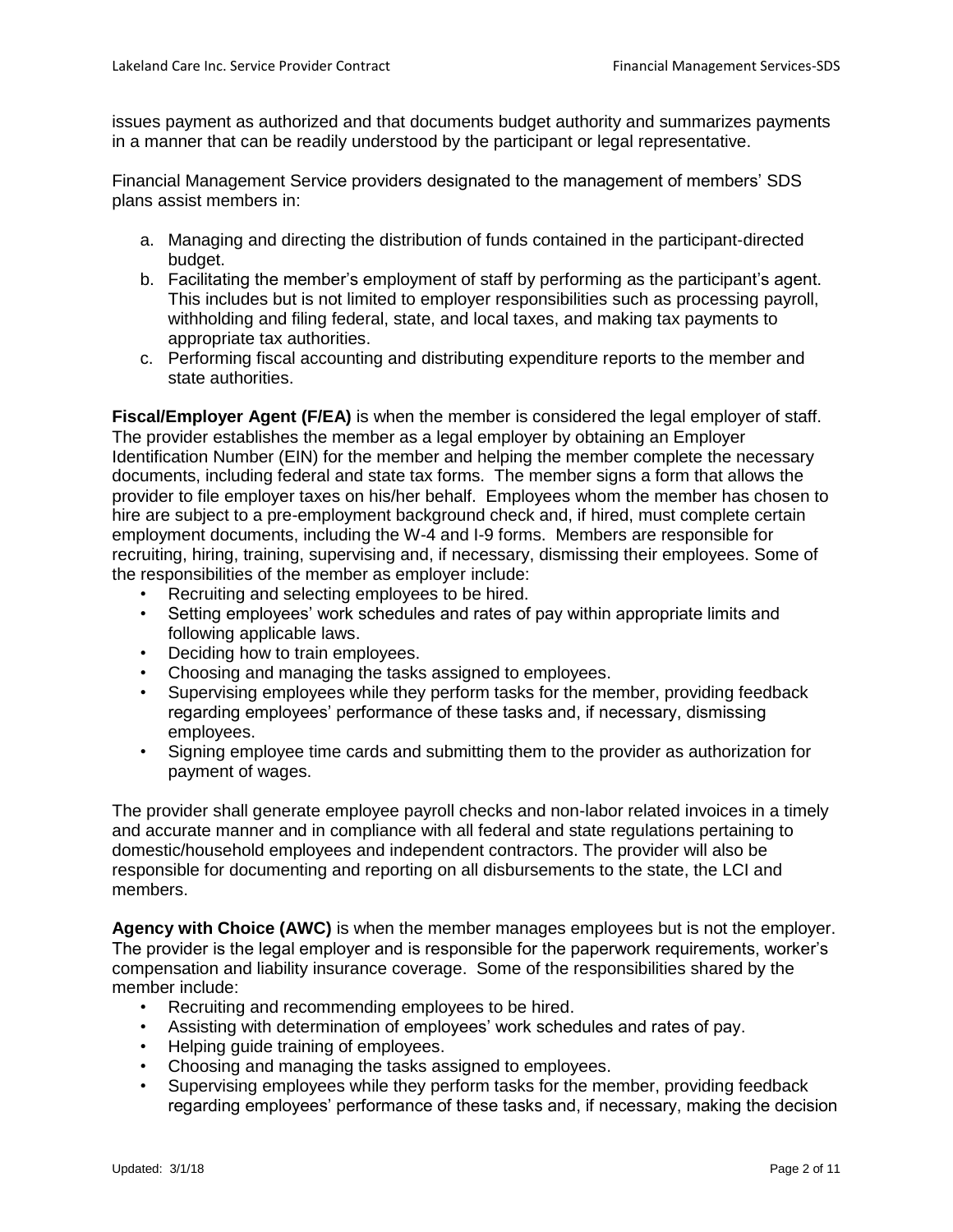to dismiss employees (the provider representative notifies employees if they are being dismissed).

• Signing employee time cards and submitting them to the provider as authorization for payment of wages

**Fiscal Conduit (FC)** is when the member purchases a service or goods from an independent contractor, company or organization of their choice using a budget that is developed and authorized based on what LCI would otherwise pay through a contracted provider. The entity from which the service or goods are purchased invoices the provider and also provides a completed Form W-9 Request for Taxpayer Identification Number and Certification to the provider. The provider issues payment for the service or goods and a 1099 Form to the entity from which the service or goods were purchased.

# **Background Checks**

Providers are required to perform background checks that are substantially similar to the background checks required under WIs. Stat. Chapter 50.065 and Wis. Admin. Code Chapter DHS 12 on individuals providing services to self-directing members who have, or are expected to have, regular, direct contact with the member. Regular contact means scheduled, planned, expected or otherwise periodic contact. Direct means face-to-face physical proximity to a member that may afford the opportunity to commit abuse or neglect or misappropriate property.

## **Standards, Training, and Competency**

Providers of services shall meet the standards of this agreement; and if applicable, agrees to retain licensing in good standing during contract period.

Provider shall ensure that staff providing care to members is adequately trained and proficient in both the skills they are providing and in the needs of the member(s) receiving the services. Provider shall ensure competency of individual employees performing services to the LCI members. Competency shall include assurance of the general skills and abilities necessary to perform assigned tasks.

Training of staff providing services shall include:

- 1. Provider agency recording and reporting requirements for documentation, critical incident reporting, and other information and procedures necessary for the staff to ensure the health and safety of member(s) receiving supports
- 2. Training on the needs of the target group for the member(s) served under this agreement
- 3. Training on the provision of the services being provided
- 4. Training on the needs, strengths, and preferences of the individual(s) being served
- 5. Training on rights and confidentiality of individuals supported
- 6. Information and provider procedure for adherence to the LCI policies below:
	- a. Incident Management System
	- b. Restraint and Seclusion Policy and Procedure
	- c. Communication Expectations
	- d. Unplanned use of restrictive measure
	- e. Confidentiality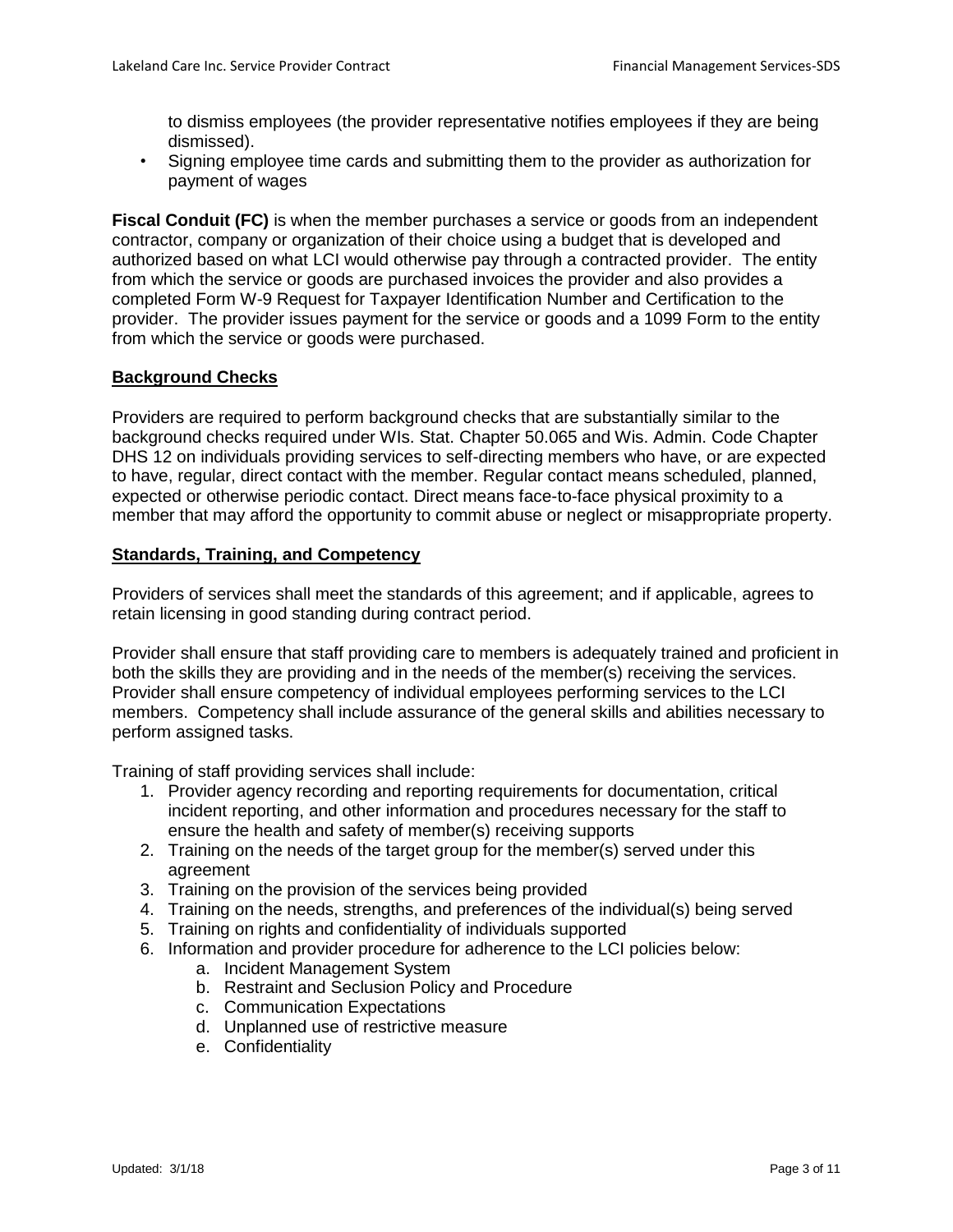Provider shall ensure staff providing care will complete all required Training and Documentation Standards for Supportive Home Care set forth by the Department of Health Services, October 2016 found here:

#### <https://www.dhs.wisconsin.gov/publications/p01602.pdf>

Provider shall attest to the completion of this training and provide LCI an attestation letter signed and dated by an authorized signer on behalf of the provider. These training requirements include the following:

## **Personal Assistance Services: Worker Training Standards**

Workers who provide personal assistance services, or personal assistance and household services related to the care of the person, such as food purchasing and preparation, laundry, and cleaning of areas of the home necessary to provide personal assistance, must receive training on the following subjects:

A. Policies, Procedures, and Expectations for workers, including HIPAA (Health Insurance Portability and Accountability Act) compliance and other confidentiality requirements; ethical standards, including respecting personal property; safely providing services to members; and procedures to follow when unable to keep an appointment, including communicating the absence and initiating backup services.

B. Billing and Payment Processes and Relevant Contact Information, including recordkeeping and reporting; and contact information, including the name and telephone number of the primary contact person at the SHC agency, or the SDS member or representative, and the fiscal/employer agent.

C. Recognition of, and response to, an emergency, including protocols for contacting local emergency response systems; prompt notification of the SHC agency or the member's SDS employer fiscal agent; and notification of the contacts provided by the SDS member and LCI's IDT staff.

D. Member-Specific Information, including individual needs, functional capacities, relevant medical conditions, strengths, abilities, member preferences in the provision of assistance, SHC-related outcomes, and LCI's care manager contact information. The member/representative may provide this training component, in whole or in part.

E. General Target Population. Information that is applicable to the members the worker will serve. (This applies primarily to SHC agency-based services or where a worker will serve multiple SDS members with the same or similar conditions.)

F. Providing Quality Homemaking and Household Services, including understanding good nutrition, special diets, and meal planning and/or preparation; understanding and maintaining a clean, safe, and healthy home environment; and respecting member preferences in housekeeping. (This applies where a worker will be providing housekeeping services in addition to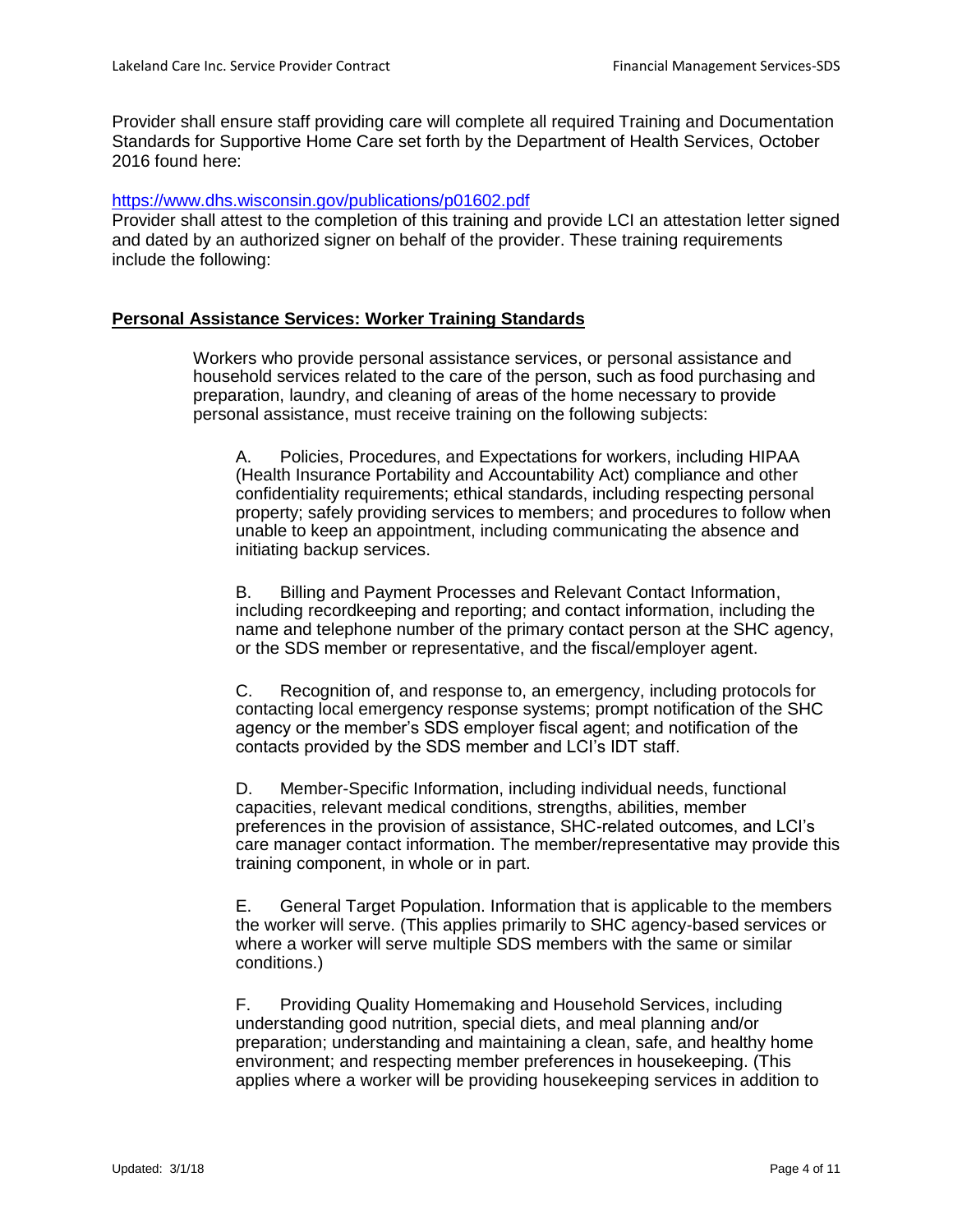personal assistance. The training may focus on the particular housekeeping services the worker will provide.)

G. Working Effectively with Members, including appropriate interpersonal skills; understanding and respecting member direction, individuality, independence, and rights; procedures for handling conflict and complaints; and cultural differences and family relationships. This component should include training on behavioral support needs, if applicable.

#### **Household/Chore Services: Worker Training Standards**

Workers who perform only household chores relating primarily to the care and/or upkeep of the interior or exterior of the member's residence shall receive training commensurate with the scope of their duties as follows:

A. Policies, Procedures, and Expectations for workers, including HIPAA compliance and other confidentiality requirements; ethical standards, including respecting personal property; safely providing services to members; and procedures to follow when unable to keep an appointment, including communicating the absence and initiating backup services.

B. Billing and Payment Processes and Relevant Contact Information, including recordkeeping and reporting; and contact information, including the name and telephone number of the primary contact person at the SHC agency, or the SDS member, and fiscal/employer agent.

C. Recognition of, and response to, an emergency, including protocols for contacting local emergency response systems; prompt notification of the SHC agency or the member's SDS employer fiscal agent; and notification of the contacts provided by the SDS member and LCI's IDT staff.

D. Providing Quality Homemaking and Household Services, including understanding good nutrition, special diets, and meal planning and/or preparation; understanding and maintaining a clean, safe, and healthy home environment; respecting member preferences in housekeeping tasks and shopping.

E. Member-Specific Information only to the extent that it is necessary and is directly related to performing the tasks of household/chore services, and LCI's care manager contact information. (The member or member's representative may provide this component of training, in whole or in part.)

**Note**: While all five areas (subsections A-E) of this section must be addressed in the training of household/chore services workers, the type and depth of information provided may not need to be as extensive as for personal assistance services.

#### **Exemption from or Waiver of Training**

A. Exemption—Due to their own licensure or credentialing requirements, the following professions may be exempted by the responsible entity or entities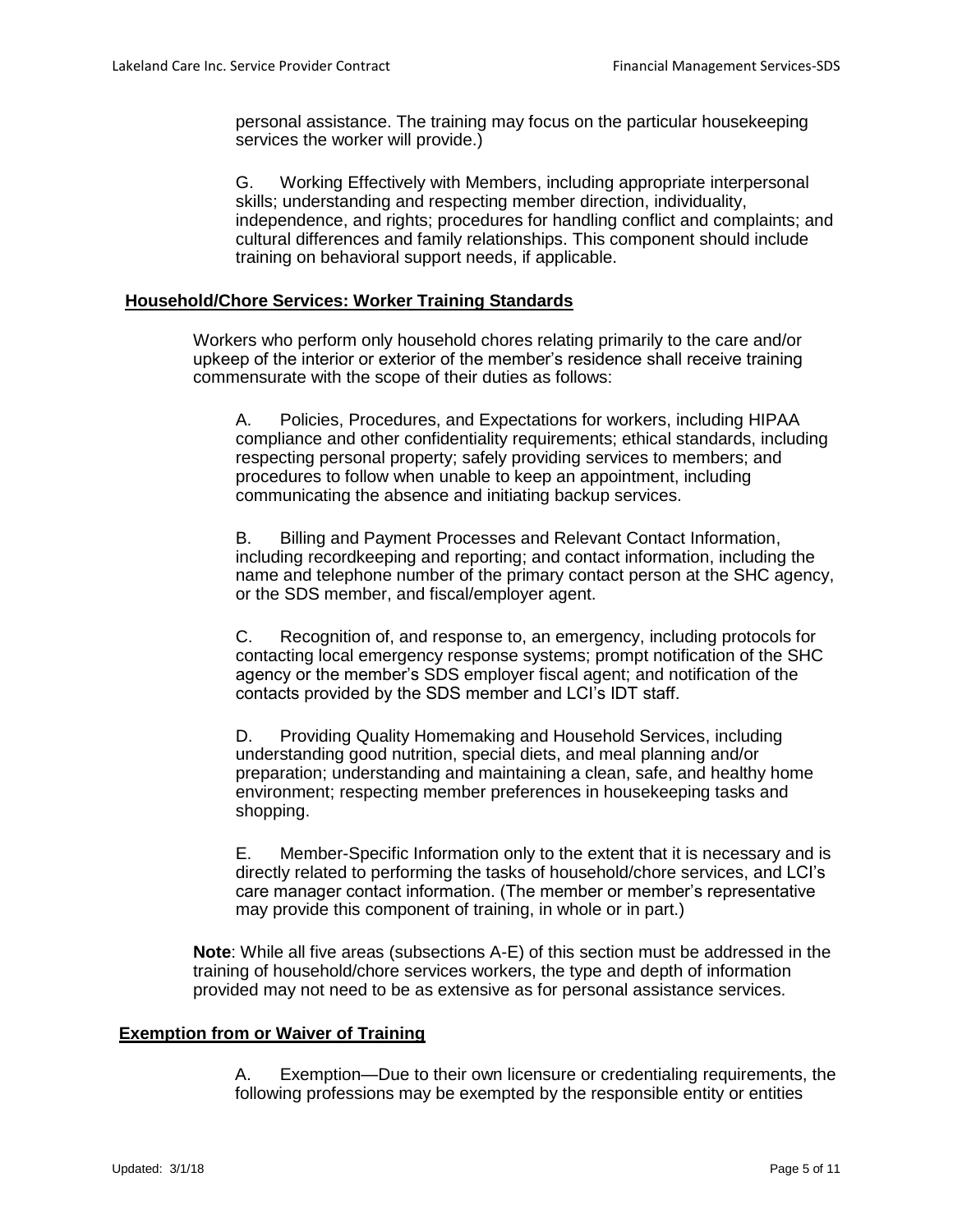from these training requirements: certified nursing assistant, licensed practical nurse, registered nurse, licensed physical or occupational therapist, or certified physical or occupational therapy assistant. When an exemption is granted, the responsible entity or entities must still ensure that a worker performing medically oriented tasks, such as tube feedings, wound care, or tracheotomy care is competent in performing these tasks with the specific member.

B. Waiver—Some or all of the required training may be waived based on knowledge and skills attained through prior experience (e.g., as a personal care worker for a Medicaid-certified personal care agency). Responsibility for making, documenting, and maintaining documentation of such a waiver shall be based on the protocols in Section III.B. and VIII. When a waiver is granted, the responsible entity or entities must still ensure that a worker performing medically oriented tasks, such as tube feedings, wound care, or tracheotomy care is competent in performing these tasks with the specific member.

**Note**: Notwithstanding any exemption or waiver under subsections A or B of this section, such workers will likely need agency and member contact information, information on billing, payment, documentation, and any other relevant administrative requirements, protocols for emergencies and member-specific information.

C. Documentation—For workers exempted from some or all of the training requirements under subsections A or B of this section, the responsible entity (pursuant to Section III.B.) making the exemption or waiver decision shall maintain copies of credentials or other documentation of their existence, or a written rationale for waivers based on experience, signed and dated by that entity.

## **Completion and Documentation of Training**

A. Timeframes

1. Personal assistance services training shall be completed prior to providing personal assistance services.

2. Household/chore services training shall be completed within two months of beginning employment.

B. Responsibility for Creating and Maintaining Documentation

1. For agency-based services, the SHC agency shall document the training and any exemptions or waivers, and maintain the documentation.

2. For SDS members who are common-law employers:

a. Members who make training decisions shall document the training and any exemptions or waivers, and maintain the documentation with the assistance of the fiscal/employer agent if within the scope of its work or. b. If members do not make training decisions, the fiscal/employer agent if within the scope of its work shall document the training and any exemptions or waivers, and maintain the documentation.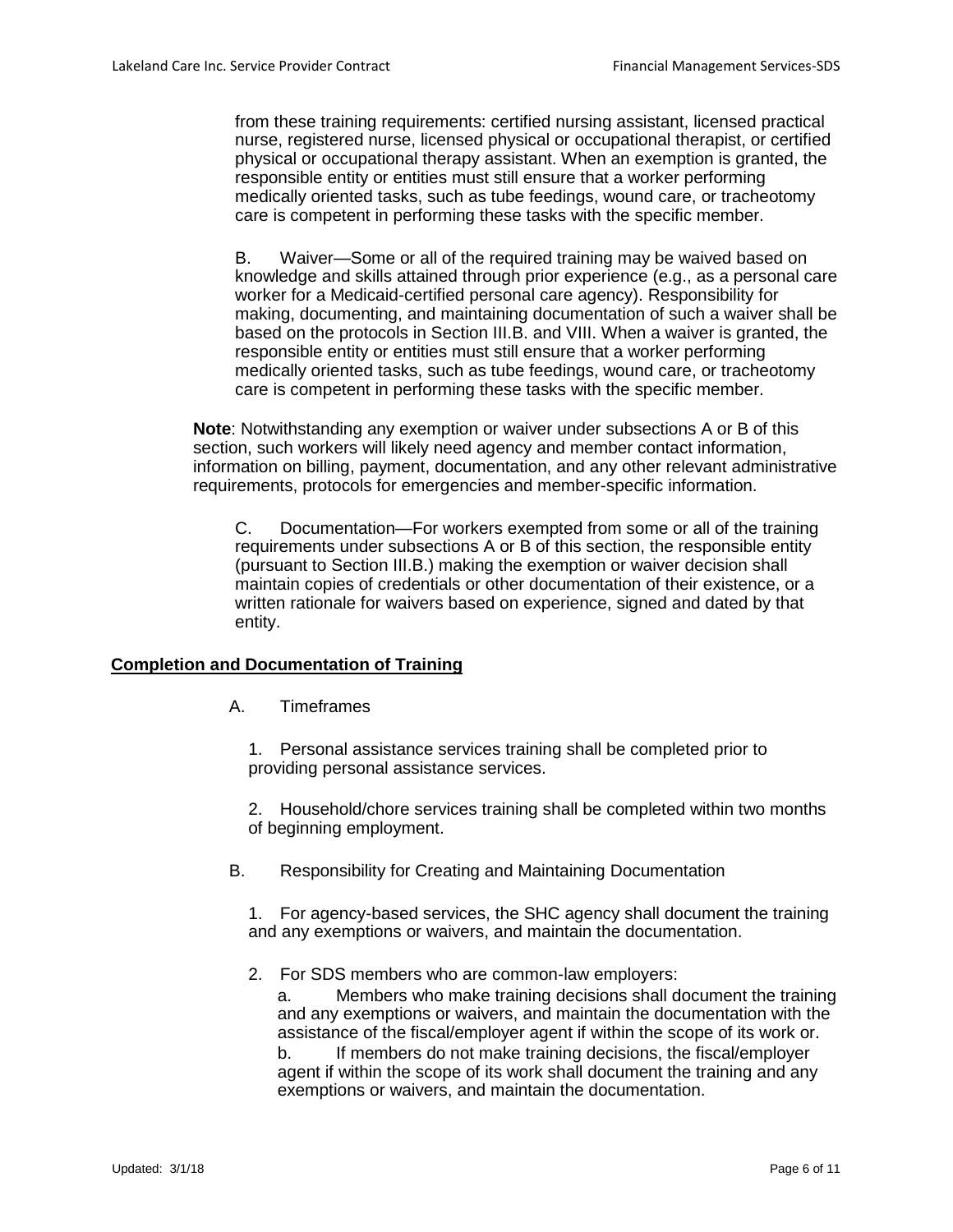# C. Content of Documentation

1. Documentation shall list the training content, dates such training occurred, and for exemptions and waivers, the credentials and/or rationale that are the basis for any training exemption or waiver.

2. Documentation that training requirements have been met through provision of training and/or exemption or waiver shall be signed and dated by the entity or entities making those decisions.

# D. Additional Training

The entity responsible for making and documenting training decisions shall ensure the worker completes appropriate additional training if the worker's job duties change and require additional knowledge and/or skills.

The provider's tasks related to managing SDS finances could include but are not limited to:

- Providing education to the member and potential employees regarding employment related paperwork to assure timely implementation of SDS.
- Completing and explaining necessary eligibility, tax and insurance paperwork with the member and potential employees.
- Performing comprehensive background checks and providing LCI with findings in a timely manner.
	- o A comprehensive background check will include:
		- **EXECT** Criminal Background Check Report
		- **Office of Inspector General Report**
		- **EXEC** Caregiver Misconduct Registry report
- Promptly issuing employee paychecks based on approved time records.
- Withholding and depositing income tax, within the state of WI Department of Workforce Development (DWD) standards.
- Managing FICA, FUTA and SUTA in accordance with federal and state requirements.
- Providing necessary year end taxation form to members and employees.
- Timely Communication of concerns with the Interdisciplinary Team (IDT) staff regarding identified or suspected fraudulent activity related to budget utilization; including over/under utilization of budget by 10% year to date.
- Addressing and resolving member and/or worker concerns related to payment for services rendered in collaboration with the LCI IDT staff.
- Creating and emailing/mailing budgets to members and the LCI IDT staff.

## **Enrollment and Orientation:**

- 1. Upon receiving referral information from LCI, the provider will contact the member/legal representative to schedule an initial face-to-face enrollment and orientation visit with the member and each potential employee; the LCI IDT staff may attend this visit.
- 2. The provider is responsible for processing all background checks for potential employees. Completed background checks must be sent via fax or email to the LCI Care Management Specialist (CMS).
- 3. The provider must have each potential employee complete all Federal and State required employment documents prior to beginning any employment.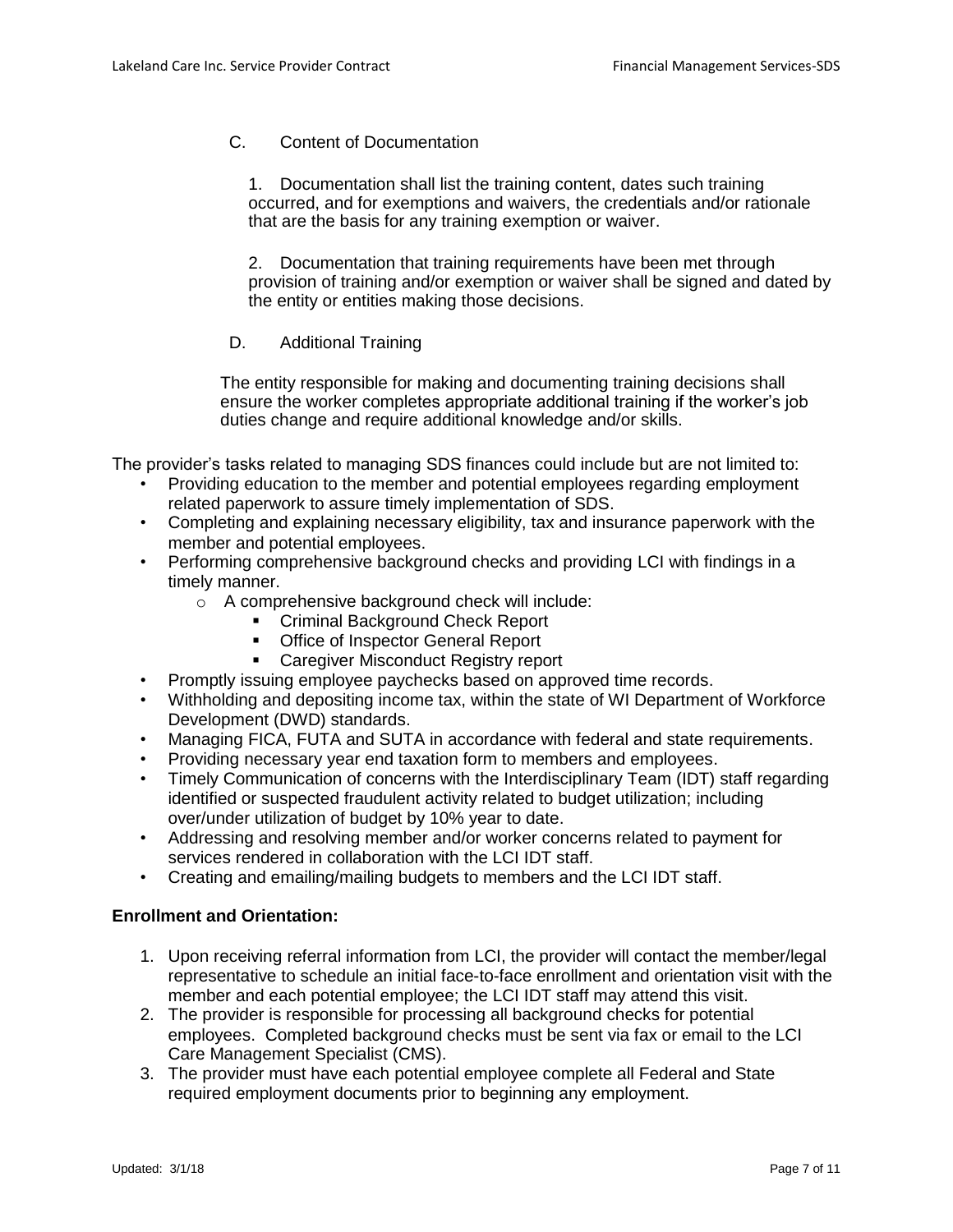\*LCI funds cannot be released without completion of all required employment paperwork; including background checks.

# **On-Going Monitoring:**

- 1. The provider will provide ongoing support for members and their employees.
- 2. The provider agrees to perform in-home visits as needed during the contract year to assist members and/or employees with FMS related functions.
- 3. The provider will oversee and monitor members' budgets.
- 4. The provider will immediately communicate to LCI when the provider identifies any suspicious or irregular spending by the member.
	- a. Suspicious or irregular spending can include a deviation from what the member typically submits for timesheets, a drastic rate of pay change, timesheets that do not appear to be in alignment with the member's needs, an overlap in billable time by employees, inaccurate timesheets, a deviation in the timesheet signatures, etc. This level of communication would warrant a phone conversation with the assigned LCI IDT staff.
- 5. The provider will provide supporting documentation (timesheets, etc.) to LCI staff as requested to aid in collaborative and effective care management practices.
- 6. The provider will report spending patterns monthly to LCI and to the member via monthly spending reports.
	- a. The monthly spending reports will always include year to date spending, budget remaining detail and will flag/identify a 10% year to date in overspending when warranted.

## **Staff to Member Ratio**

Staff to member ratio for services will vary based on member needs and long-term care outcomes and will be determined under guidance of the LCI IDT staff.

## **Staffing Assignment and Turnover**

The provision of successful services is attributable in large part to the strength of the relationship between a member and the staff directly providing the service. Given this contributory factor, provider agrees to make every effort to match and retain direct care staff under this agreement in a manner that optimizes consistency.

In order to establish and preserve this relationship, providers must take specific precautions to establish and monitor these services. Providers must have a process in place for:

- 1. Members to provide feedback on their experience with the employees performing these tasks and respond when appropriate.
- 2. Written information indicating who within the organization to contact with concerns, or questions related to the provision of services or direct care staff.
- 3. Provider will forward documentation and/or feedback to the IDT staff to allow members to express concerns to individuals other than the individual who performs the task.

Changes in staff assignments to specific members and within the organization are at the discretion of the provider. Provider agrees to take member requests for specific staff into consideration when assigning or reassigning staff to specific members and will notify the LCI IDT staff in their reporting of any changes to staff providing services.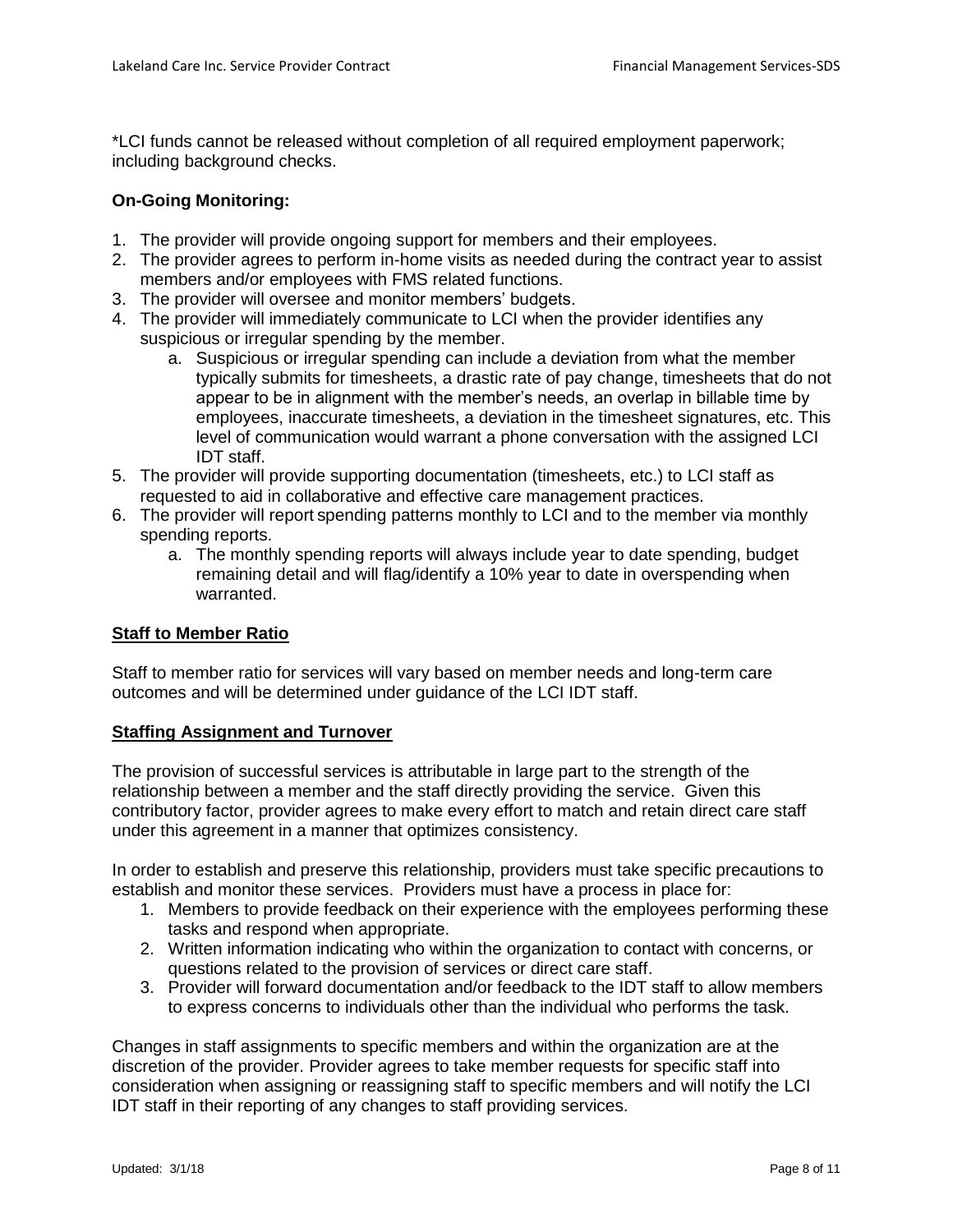# **Collaboration and Coordination of Care**

Through the use of the Resource Allocation Decision method (RAD), the LCI IDT staff shall assess the member's needs and outcomes to determine the amount of services to be authorized. The LCI IDT staff shall exchange pertinent information with the provider at the time the referral is made to assure all health and safety needs are provided during the services. This information exchange shall include the assessed needs and amount of authorized units as it relates to services.

All aspects of services shall be discussed between the LCI IDT staff, member or legal representative, and provider to ensure proper collaboration.

## **Agency Communication Responsibilities**

Provider's staff shall respond to LCI staff, member, and/or employee within one (1) business day of attempted contact. Provider is required to be in contact with the member and the potential employee within three (3) business days of the initial referral. Provider will notify the LCI IDT staff of any potential fraudulent activity.

Provider shall ensure a mechanism for recording and reporting to the LCI IDT staff and other appropriate agencies incidents including:

- a. Changes in:
	- Condition (medical, behavioral, mental)
	- Medications, treatments, or MD order
	- Falls (with or without injury)
	- Urgent Care, Emergency Room or Hospitalization
	- Death: anticipated or unexpected
	- Any other circumstances warranting the completion of an agency incident or event report
	- Unplanned use of Restrictive Measure
- b. Communication/Coordination regarding:
	- Medical Equipment or Supplies
	- Plan of Care development and reevaluation
	- Transition difficulty, discharge planning
	- Ongoing Care Management

Note: Staff will first follow their own established in-house protocol. Staff will then inform the LCI IDT staff of *any member circumstance that would warrant family or physician notification* that includes, but is not limited to the above circumstances.

## **Documentation**

Providers shall comply with documentation as required by this agreement; *and if applicable*, state licensure and certification requirements as expressed by ordinance, state and federal rules and regulations applicable to the services covered by this contract.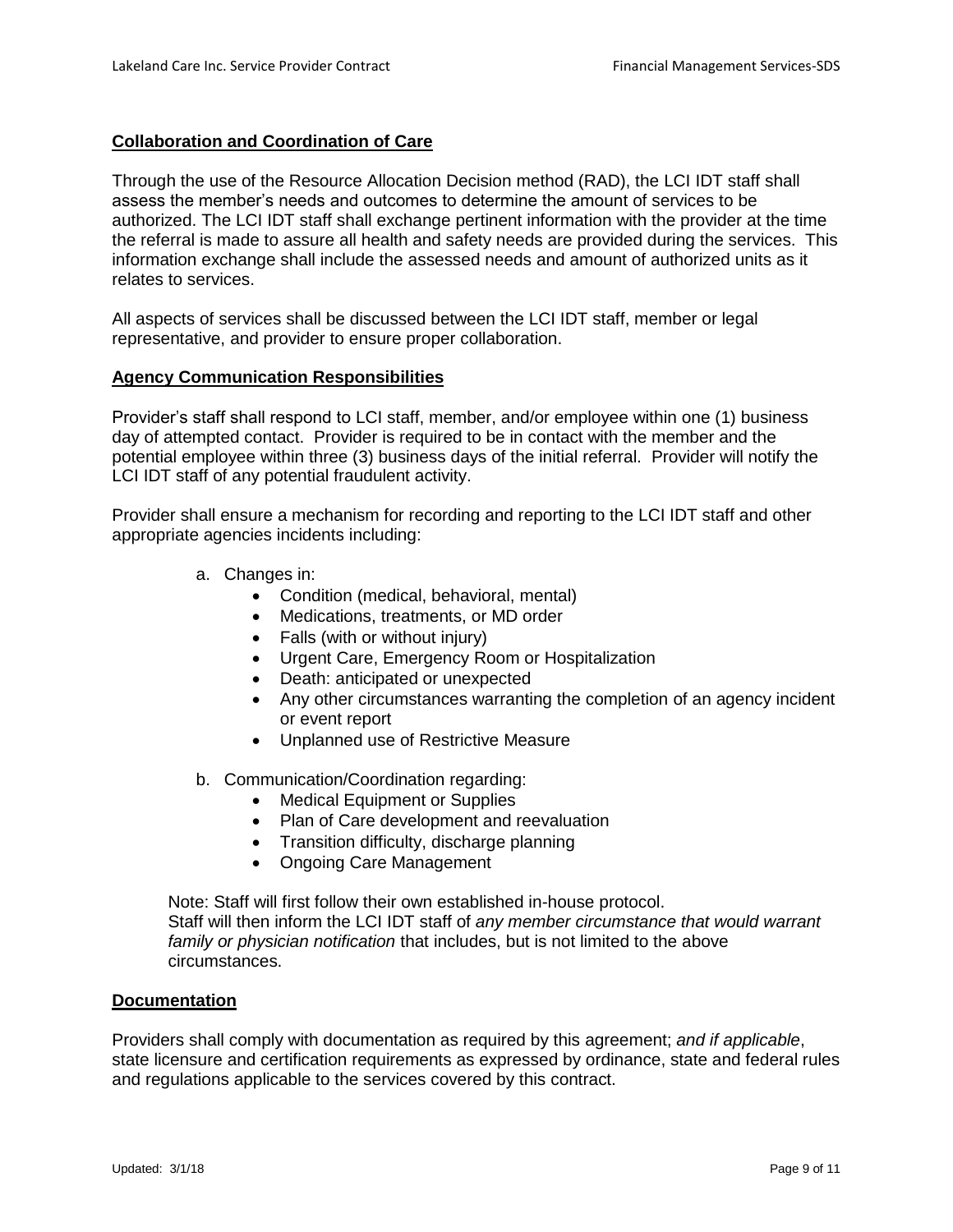Provider is responsible for paying the member's SDS employees on a timely basis and keeping an account of disbursements while assuring that sufficient funds remain available. The documentation demonstrating the financial activities of the member's SDS services must be made available via regular, routine reporting and upon request by LCI.

LCI IDT staff and members receiving SDS services paid through the provider shall receive or have access to a monthly spending summary report containing the following elements:

- Services on the member's SDS plan.
- Budget for the period (quarter, year, etc.), amount of budget already used, processing to be paid, and remaining percentage/total monthly.

Time Card Activity Monitoring:

- 1. The provider will provide monthly spending summaries via mail and/or email to members.
- 2. The provider will monitor members' unusual spending and utilization patterns. The provider will immediately contact LCI IDT staff via written communication (email or letter) to inform of any extraordinary spending (spending that may disrupt the authorized budget).

The provider must retain all documents and records for seven years as required by law and regulation. Records shall be organized so that non-accountants can easily understand individual members' accounting records.

At any time, the IDT staff may request:

- A written report to enhance the coordination and/or quality of care; which includes:
	- o Changes in members' activities
	- o List of supportive tasks provided
	- o Ongoing concerns specific to the member
- Additional documentation of the services provided

## **Billable Units**

Provider rates for provision of services will incorporate all administrative and business functions related to the provision of service. Contracted rates include the provision of administrative functions necessary for services and are not billable beyond units provided to each authorized member.

Providers should reference the Rates and Service Codes chart of the agreement for contract units and rates.

Providers should use increments as listed in the rates and service codes chart to bill LCI up to the authorized number of units for the member. Providers can only bill for services rendered to the member. Provider will refund LCI the total amount of any/all units billed without services rendered to the LCI member.

Providers are required to provide for all identified care needs during the provision of services and are specifically prohibited from billing fraudulently for additional services during the provision of these services.

Family Care services administered by LCI are funded by state and federal tax dollars though the Medical Assistance program. As a publicly-funded system, LCI strives to maintain the integrity